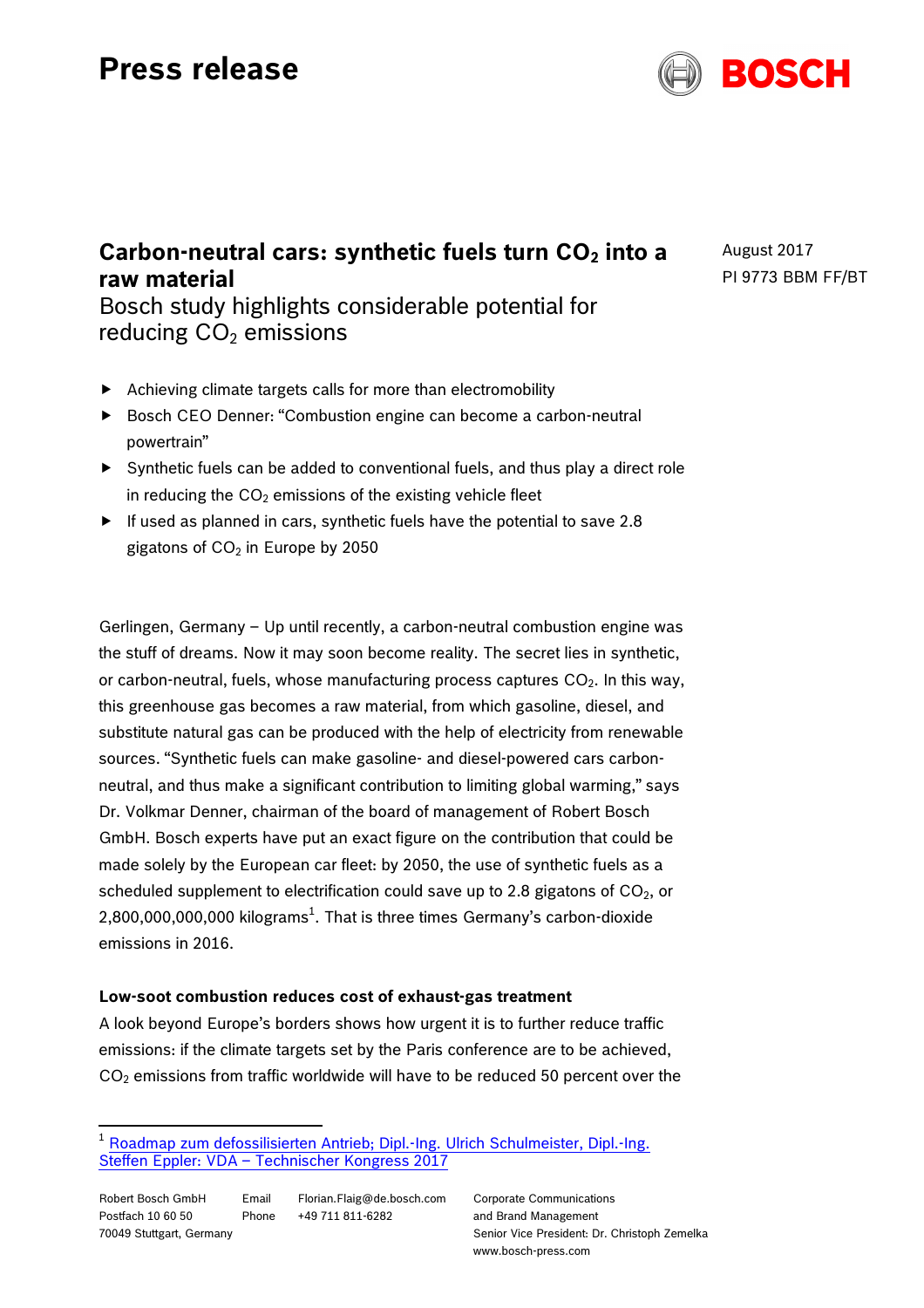next four decades, and by at least 85 percent in the advanced economies $^2$ . "Achieving our future climate targets calls for other intelligent solutions apart from electromobility," Denner says. After all, even if all cars were to drive electrically one day, aircraft, ships, and even trucks will still run mainly on fuel. Carbonneutral combustion engines that run on synthetic fuels are thus a very promising path to explore – also for passenger cars. In addition, synthetic fuels can be designed to burn practically soot-free. In this way, the cost of exhaust-gas treatment can be reduced.

One further crucial advantage is that the existing filling-station network can continue to be used. The same applies to the existing combustion-engine expertise. Moreover, even though electric cars will become significantly less expensive in the years ahead, the development of these fuels may be worthwhile. Bosch has calculated that, up to a lifetime mileage of 160,000 kilometers, the total cost of ownership of a hybrid running on synthetic fuel could be less than that of a long-range electric car, depending on the type of renewable energy used.

# **A new lease on life for filling stations and old vehicles**

Technically speaking, it is already possible to manufacture synthetic fuels. If the electricity used is generated from renewables (and thus  $CO<sub>2</sub>$ -free), such fuels are carbon-neutral and very versatile. The hydrogen  $(H<sub>2</sub>)$  that is initially produced can be used to power fuel cells, while the fuels created following further processing can be used to run combustion engines or aircraft turbines. Pilot projects to commercialize synthetic diesel, gasoline, and gas are currently underway in Norway and Germany. In addition, because synthetic fuels are compatible with the existing infrastructure and engine generation, achieving a high degree of market penetration would take far less time than electrifying the existing vehicle fleet. Nor will anything change for the drivers of older vehicles, as even classic cars will still run on synthetic gasoline – in terms of chemical structure and fundamental properties, it is still gasoline.

#### **Q&A – More about synthetic fuels**

#### **What needs to happen before synthetic fuels become established?**

Despite everything, considerable efforts are still needed before synthetic fuels can become established. The processing facilities are still expensive, and there are only a few test plants. The German Ministry for Economic Affairs and Energy is thus supporting synthetic fuels as part of its "Alternative energies in

 $2$  https://ec.europa.eu/clima/citizens/eu\_en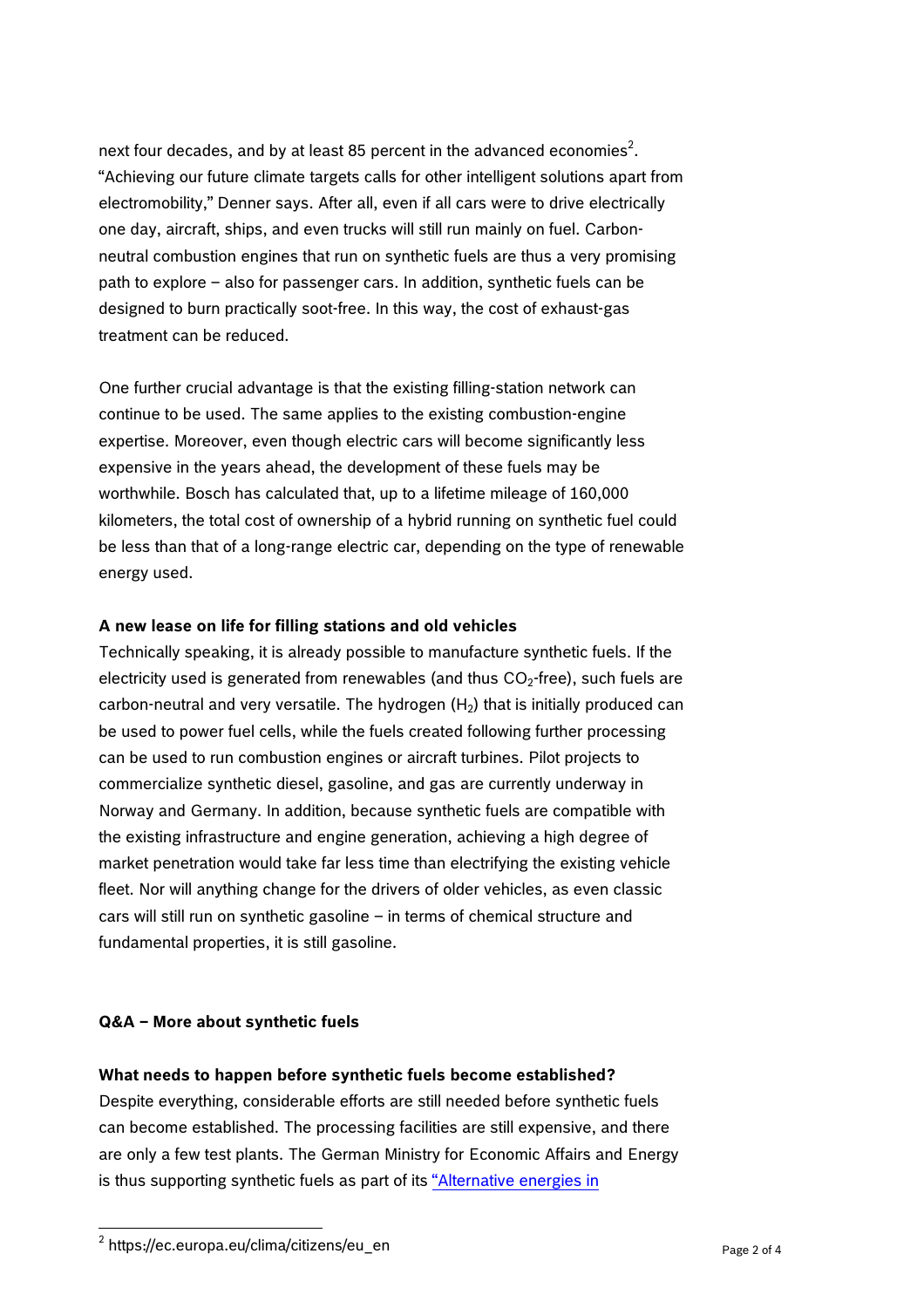transportation" initiative. The widespread use of these fuels will also be helped by the increasing availability of, and thus falling prices for, electricity from renewables.

#### **How are synthetic fuels made?**

Synthetic fuels are made solely with the help of renewable energy. In a first stage, hydrogen is produced from water. Carbon is added to this to produce a liquid fuel. This carbon can be recycled from industrial processes or even captured from the air using filters. Combining  $CO<sub>2</sub>$  and  $H<sub>2</sub>$  then results in the synthetic fuel, which can be gasoline, diesel, gas, or even kerosene.

# **How expensive will the fuel be?**

At the moment, producing synthetic fuels is a complex and expensive process. However, a production ramp-up and favorable electricity prices could mean that synthetic fuels become significantly cheaper. Present studies suggest that the fuel itself (excluding any excise duties) could cost between 1.00 and 1.40 euros a liter in the long run.

# **What's the difference between synthetic fuels and biofuels?**

Synthetic fuels do not mean a choice between fuel tank and dinner plate, as biofuels do. And if renewable energy is used, synthetic fuels can be produced without the volume limitations that can be expected in the case of biofuels because of factors such as the amount of land available.

**Press photographs**: #1152429; #1152423

**More information:**

The Bosch innovations on show at the IAA 2017

**Contact person for press inquiries** Florian Flaig, @FlorianFlaig Phone: +49 711 811-6282

**EXPERIENCE BOSCH AT THE IAA 2017** in Frankfurt: Bosch believes the mobility of the future will be accident-free, emissions-free, and stress-free. On a technological level, Bosch wants to achieve the objectives of zero accidents, zero emissions, and zero stress through automation, electrification, and connectivity. At the IAA 2017, Bosch will be presenting its latest solutions in each of these three spheres – solutions that make driving safer and more efficient, and turn cars into a third living environment.